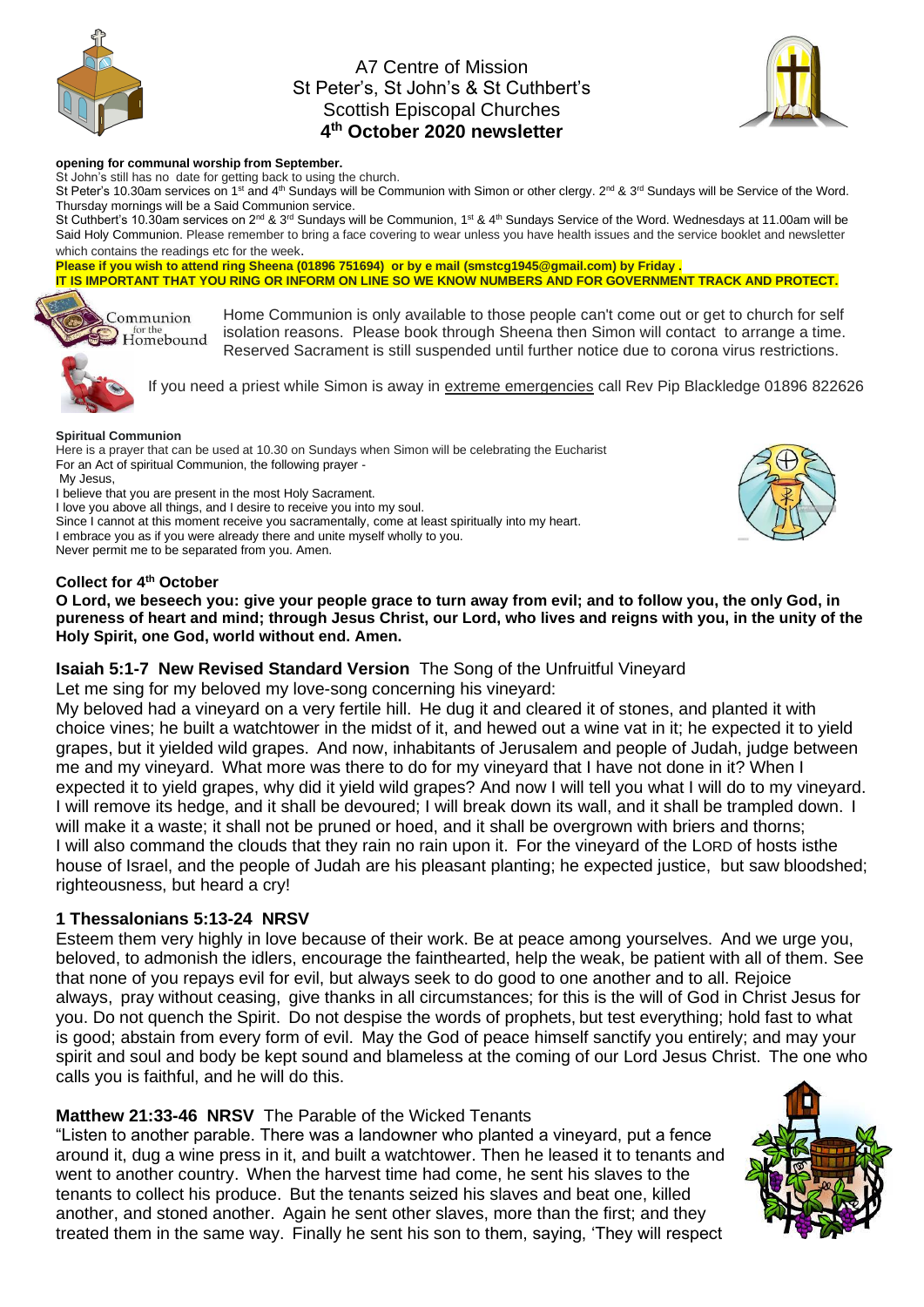my son.' But when the tenants saw the son, they said to themselves, 'This is the heir; come, let us kill him and get his inheritance.' So they seized him, threw him out of the vineyard, and killed him. Now when the owner of the vineyard comes, what will he do to those tenants?" They said to him, "He will put those wretches to a miserable death, and lease the vineyard to other tenants who will give him the produce at the harvest time." Jesus said to them, "Have you never read in the scriptures: 'The stone that the builders rejected has become the cornerstone; this was the Lord's doing, and it is amazing in our eyes'? Therefore I tell you, the kingdom of God will be taken away from you and given to a people that produces the fruits of the kingdom. The one who falls on this stone will be broken to pieces; and it will crush anyone on whom it falls." When the chief priests and the Pharisees heard his parables, they realized that he was speaking about them. They wanted to arrest him, but they feared the crowds, because they regarded him as a prophet.

# **Prayer for reflection**

Go forth into the world in peace; be of good courage; hold fast that which is good; render to no one evil for evil; strengthen the faint-hearted; support the weak; help the afflicted; honour everyone; love and serve the Lord, rejoicing in the power of the Holy Spirit. Amen



## **Address: Rev Ursula Shone**

How are you coping with these changing and difficult times? It can be frustrating and depressing. For most of us it is the lack of socialising that is hardest. I was thinking back to when the new services came in back in 1982 and the introduction of the 'Sharing the Peace'. Some really did not like this idea of greeting one's neighbour in church but it caught on and now it is something I certainly miss and I'm certainly not alone. Not touching another, not holding a hand to comfort or a hug of welcome It's hard!

There is a prayer of blessing which I will use at the end of the service which is based on those words you have just heard in the letter to the Thessalonians. (it is on your service sheet). Words which are very encouraging for us in our Christian journey and hopefully can say something to you individually.

*Go forth into the world in peace.* This service ends with the words 'go in peace, to love and serve the Lord.' Peace! How much is peace needed at present, peace in our hearts, our communities our world. The first words of Jesus to the frightened disciples after his resurrection was 'Peace'. It is so easy to get grumpy and to moan about how difficult life is at present. We feel helpless! Can we hear those words of Jesus in our hearts 'Peace be with you'? To accept that peace into our lives and then to share with those we meet and in the way we talk to each other.

*Be of good courage.* We can be reassured of God's presence with us always and everywhere. It is to say in your heart God give me courage in the everyday things even in the small things. It is unlikely that we will be called to great acts of bravery. No, for us it is to trust in God to face the difficulties of whatever kind with courage. Another word for this kind of courage is resilience.

*Hold fast that which is good, render to no one evil for evil.* Some of the modern ways of being in contact have made life so much better, phone calls, internet, video links and zoom. It means families and friends can be in touch when visiting isn't possible. Yet something that has so much good has it's dark side! The unkind and cruel words sent anonymously. The growth of mis-information, the lies and wicked propaganda that sow hatred and violence. As Christians we have to hold fast to the good. To be careful that we do not spread untruths and try to be careful in what we say and sometimes how we say it!

*Strengthen the faint-hearted, support the weak, help the afflicted.* Here is what is required of us in our Christian service, the mutual caring for each other and all those whom we meet, our neighbours, and those we meet in our everyday lives. It is easy to feel faint-hearted, I do at times. Yet help and encouragement does come in acts of kindness given and received. It can be in in the kindly word as we go about our lives or a phone call for chat. For those who are not able to get out there they can pray for others. There are also the ways of helping through charitable giving .

*Honour everyone* However frustrated we may feel with our leaders, the politicians. Who hasn't shouted at the TV when a certain politician appears or a new restriction is introduced! It must never be forgotten that they like us are imperfect human beings and will get things wrong at times. We cannot all agree on what should or should not be done and there is much division in political issues. Respect is due to those in authority with prayer for guidance and wisdom for all. Respect for each other, we are all equal before God. All this is summed up in the final sentence 'love and serve the Lord' not in our own strength but 'in the power of the Holy Spirit'. This is our calling as Christians.

I will use this prayer at the final blessing . It is on your weekly sheet, think and pray how it can become your prayer. Amen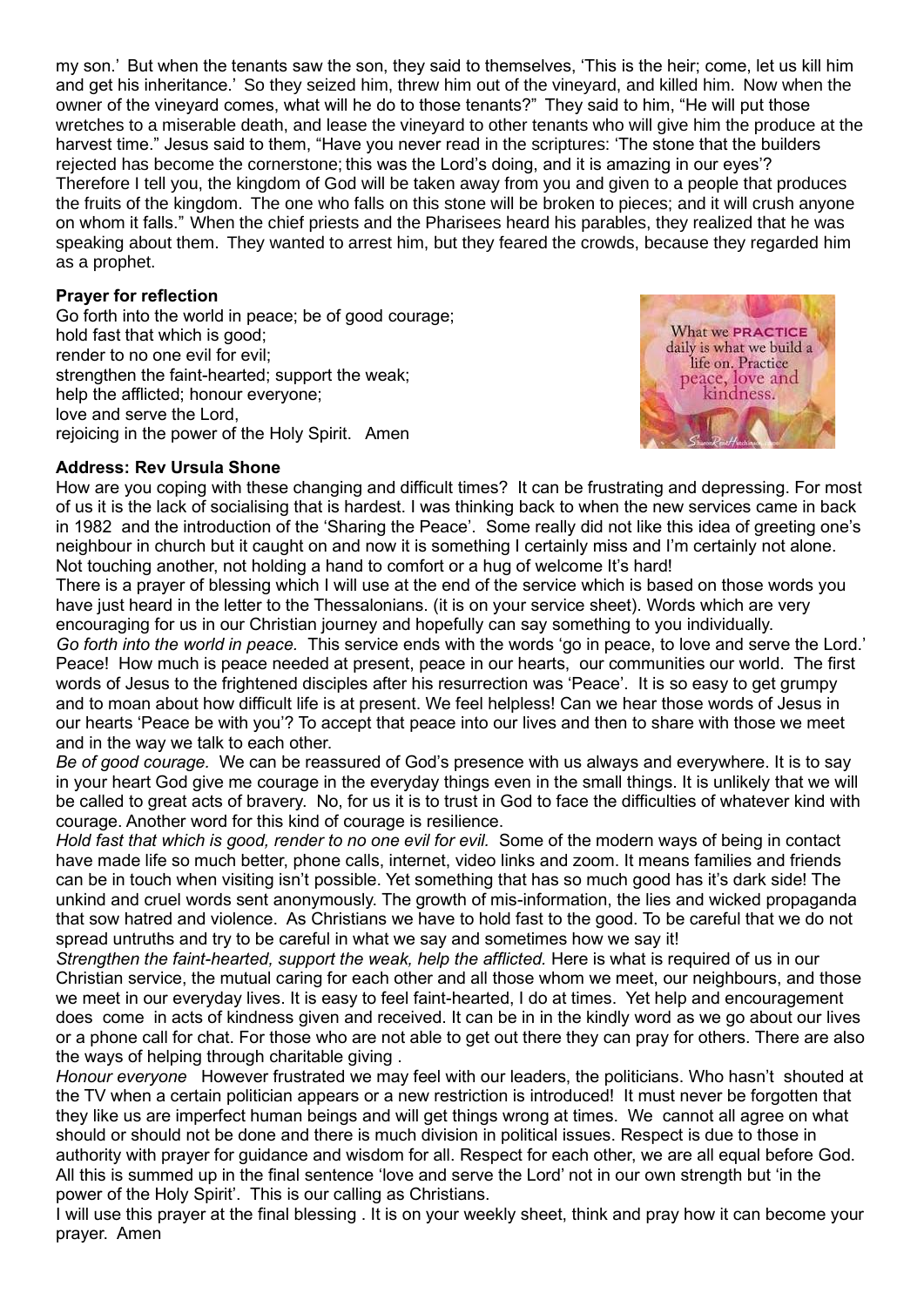



Lord God you are the father of all people and we come before you today with our prayers knowing that you will hear us, help us and guide us.

We pray today for reconciliation and forgiveness in our own lives. Peace will begin with us and we ask that the change we all so long for in the world would be present in our own lives and be an example to others.

Lord we ask you to help us to seek out opportunities to work for understanding and tolerance between people of different religious backgrounds, different social backgrounds, different racial and political backgrounds. We pray especially that religious views would not lead to bitterness and hatred between us your children whom you so love and with whom your patience and tolerance is boundless.

We remember the example of the Good Samaritan who reached out to someone outside of his own religion and culture, may this example inspire us to go beyond our own comfort zones and help those in need regardless of them being different to ourselves.

## Lord in your mercy **Hear our prayer**

Lord today we pray for victims of fire, flood earthquake, famine or disease. For those whom disaster has left homeless, injured or bereaved and today our thoughts and prayers are especially with the people of the US Gulf Coast states and particularly with the people of New Orleans and Biloxi.

Give all who suffer the love that bears all things, believes all things , hopes all things. Be the support of all who give their strength, their skill and their stamina in a ministry of providing relief. We ask you to open our hearts in generosity and prayer that we may also be partners and support their commitment to bring relief to the thousands in need at this time.

## Lord in your mercy **Hear our prayer**

We pray for people who are frightened because they are ill. Reassure them that because of the knowledge that you give to us, many diseases can now be cured. Help them to have confidence in those with medical knowledge to diagnose illness and care for the sick. Give them courage, hope and peace, and the knowledge that you are present in their weakness, pain and suffering. We pray especially for those who have no one to help them, that in their loneliness they may know that you are with them.

### Lord in your mercy, **Hear our prayer**

Heavenly Father, we pray for those whose hearts have been saddened by the death of someone close and dear to them, for members of our families who have died and whose anniversary we recall. Help us to experience the comfort of the Holy Spirit within us, and the fellowship of the church family around us until we are reunited once more in your heavenly kingdom.

Jesus Christ is the light of the World, a light which no darkness can quench. We remember before God those who have died and light a candle to symbolize the light of Christ which eternally shines and brings hope. You turn our darkness into light in your light shall we see light

# Lord in your mercy **Hear our prayer**

Be with us Lord in the week ahead as we go out onto the world. May the lips that have sung your praises always speak the truth, may the ears which have heard your word listen only to what is good and may our lives as well as our worship be always pleasing in your sight for the glory of Jesus Christ our Lord

## Merciful Father: **accept these prayers for the sake of your Son, our Saviour Jesus Christ.**



As part of the ongoing response to the Coronavirus pandemic the Scottish Episcopal Church (SEC) will be broadcasting video coverage of Eucharistic services via its website, social media channels and YouTube channel. The web page for the broadcast is located at [www.scotland.anglican.org/broadcast-sunday-worship](http://www.scotland.anglican.org/broadcast-sunday-worship)



**For those who are not online the Archbishop of Canterbury has set up a Freephone Daily Hope service of hymns,** DailyHOPE prayers and readings. It is available 24 hours a day on 0800 8048044

Join Pip this week at Holy Trinity at<https://www.holytrinitymelrose.org/> and click on the link on the home (front) page - Holy Trinity YouTube channel. 11.00am<https://www.youtube.com/channel/UCJkxEgnglnze4SeN4I54Ecw>

St John's Selkirk now has their weekly Sunday services on their YouTube channel, with several (different) familiar voices each week, music, inspirational quotes and images at <https://www.youtube.com/channel/UC9lTNAH6VHZkqM0NiH6Vt9w> available from 10am each Sunday morning. Please feel free to have a listen at any time which suits you.



11am to 11:30 every Wednesday morning. <https://us02web.zoom.us/j/87979280424?pwd=UEJzRXk0UFpVcnJuaUVZTzJvaE92UT09> Meeting ID: 879 7928 0424 Password: 023545 Host: Tim Hatton